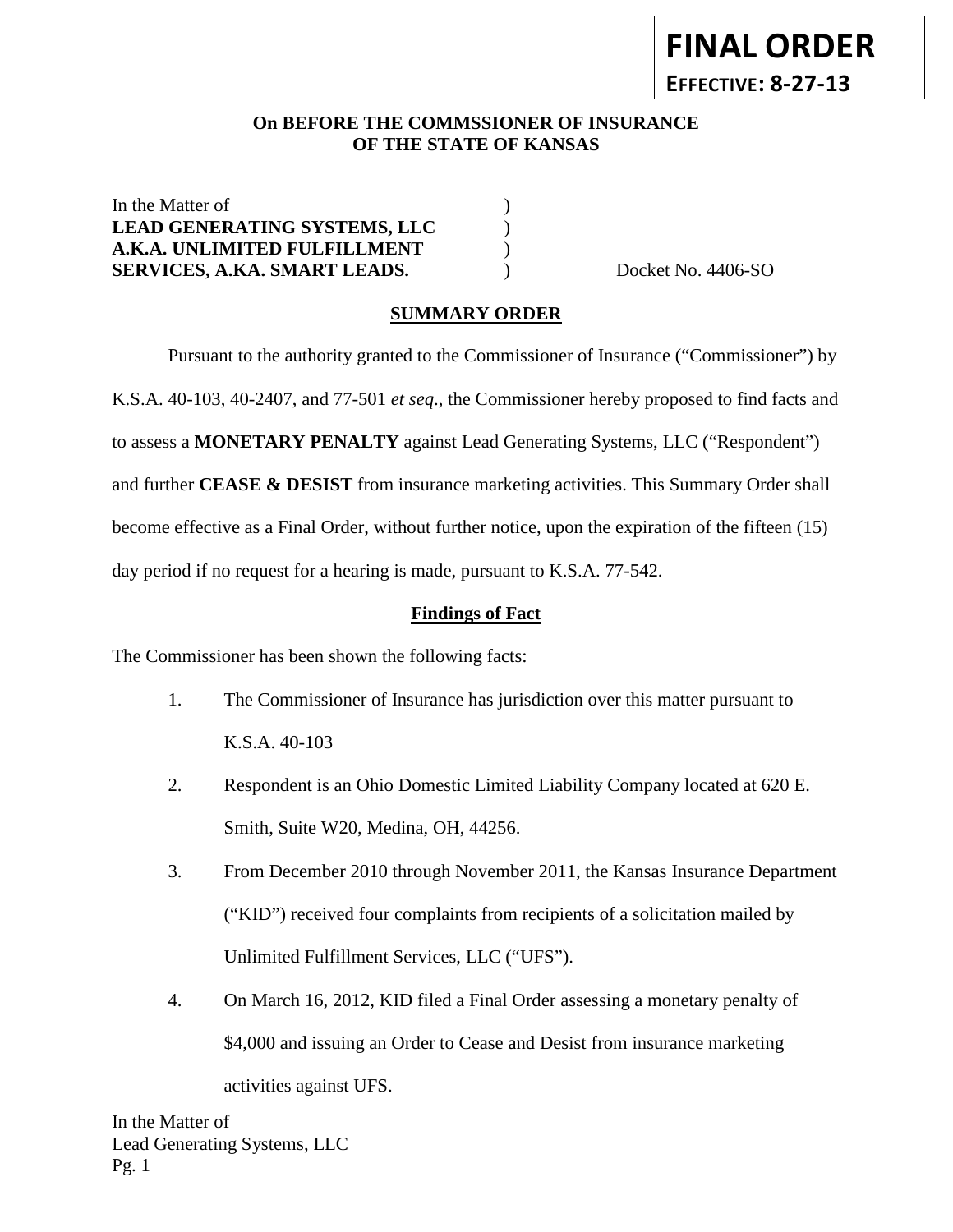- 5. UFS was notified of its right to a hearing and the process for requesting a hearing. UFS did not make a request for a hearing.
- 6. The \$4,000 monetary penalty assessed against UFS in the March 16, 2012, Final Order remains unpaid.
- 7. On or about August 20, 2012, UFS registered with the Ohio Secretary of State under the name Lead Generating Services, LLC.
- 8. On July 26, 2013, KID mailed a letter to Respondent stating the KID was aware of Respondent's continued insurance marketing activities. The letter cited Kansas applicable Kansas laws as authority.
- 9. Respondent has not responded to the letter from KID.

# **Applicable Law**

K.S.A. 40-2402(a) provides, in pertinent part:

"Person" means any individual, corporation, association, Partnership, reciprocal exchange, inter-insurer, Lloyd's insurer, Fraternal benefit society and any other legal entity engaged in the business of insurance.

# K.S.A. 40-2403 provides:

No person shall engage in this state in any trade practice which is Defined in this state as, or determined pursuant to K.S.A. 40-2406 to be, an unfair of competition or an unfair or deceptive act or practice in the business of insurance.

# K.S.A. 40-2404 provides:

The following are hereby defined as unfair methods of competition and unfair or deceptive acts or practices in the business of insurance:

(2) Making, publishing, disseminating, circulating or placing before the public, or causing, directly or indirectly, to be made, published, disseminated, circulated or placed before the public, in a newspaper, magazine or other publication, or in the form of a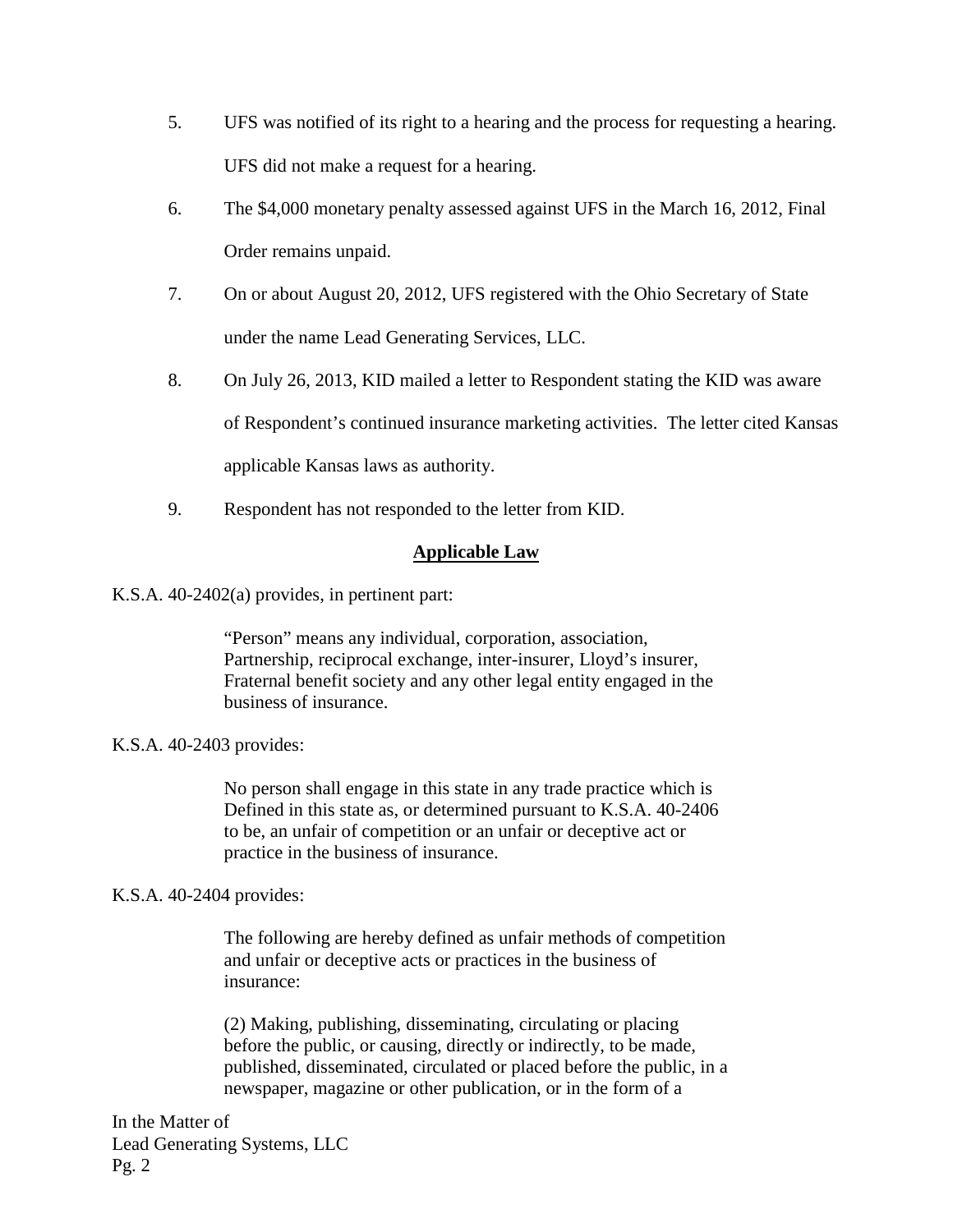notice, circular, pamphlet, letter or poster, or over any radio or television station, or in any other way, an advertisement, announcement or statement containing any assertion, misrepresentation or statement with respect to the business of insurance or with respect to any person in the conduct of such person's insurance business, which is untrue, deceptive or misleading.

#### K.S.A. 40-2406 provides:

(a) Whenever the commissioner has reason to believe that any such Person has been engaged or is engaging in this state in an unfair method of competition or any unfair or deceptive act or practice, whether or not defined in K.S.A. 40-2024, and amendments thereto, and that a proceeding by the commissioner in respect thereto would be in the interest of the public, the commissioner shall issue and serve upon such person a statement of the charges in that respect and conduct a hearing thereon in accordance with the provision of the Kansas administrative procedure act.

(b) If, after such hearing, the commissioner determines that the person charged has engaged in an unfair method of competition or any unfair or deceptive act or practice, any costs incurred as a result of conducting any administrative hearing authorized under the provisions of this section shall be assessed against such person or the company or companies represented by such person as an agent, broker or adjuster who is a participating party to the matters giving rise the hearing. As used in this subsection, "costs" shall include witness fees, mileage allowances, any costs associated with reproduction of documents which become part of the hearing record and the expense of making a record of the hearing.

K.S.A. 40-2407 provides, in pertinent part:

(a) If, after such hearing, the commissioner shall determine that the person charged has engaged in an unfair method of competition or an unfair or deceptive act or practice, the commissioner shall render an order requiring such person to cease and desist from engaging in such method of competition, act or practice and the act or practice is a violation of K.S.A. §40-2404 and amendments thereto, the commissioner may in the exercise of discretion order any one or more of the following:

(1) Payment of a monetary penalty of not more than \$1,000 for each and every act or violation, but not to exceed an aggregate penalty of \$10,000, unless the person knew or reasonably should have known such person was in violation of this act,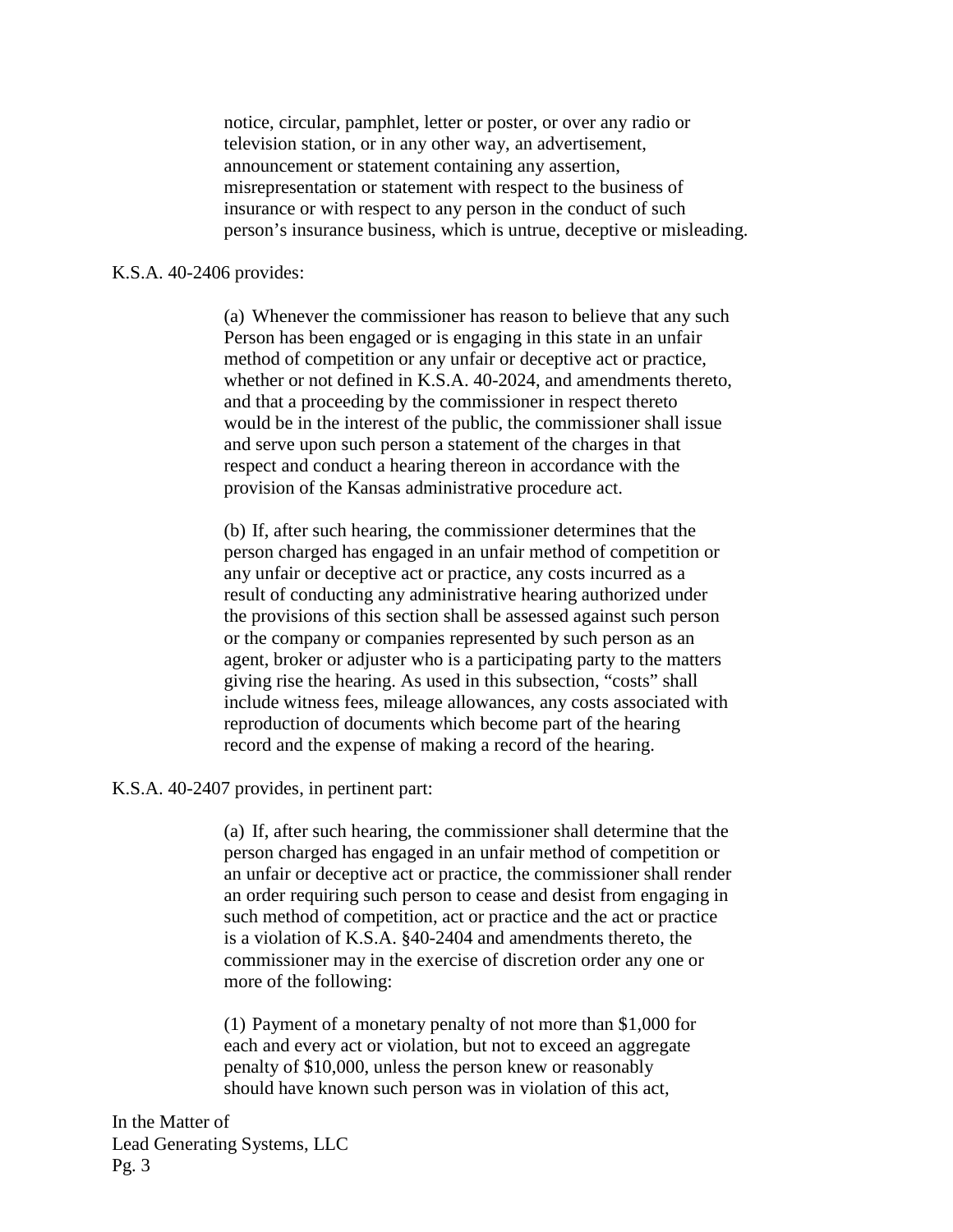in which case the penalty shall be not more than \$5,000 for each and every act or violation, but not to exceed an aggregate of \$50,000 in any six-month period;

## **Conclusions of Law**

Based on the Findings of Fact enumerated above in Paragraphs #1 through #9 and the Applicable Law above,

- 10. The Commissioner has jurisdiction over Respondent as well as the subject matter of this proceeding, and such proceeding is held in the public interest.
- 11. Lead Generating Systems, LLC, a.k.a. Unlimited Fulfillment Services, LLC, a.k.a. Smart Leads has engaged in the business of insurance in the State of Kansas by soliciting insurance business for Kansas insurance agents via deceptive and misleading postcards.
- 12. No Kansas resident holds an annuity contract with Lead Generating Systems, LLC, a.k.a. Unlimited Fulfillment Services, LLC, a.k.a. Smart Leads.
- 13. Respondent engaged in deceptive and misleading advertising in violation of K.S.A. 40-2403 and 40-2406 by mailing deceptive postcards to Kansas residents which mislead recipients into believing their financial well-being may be in jeopardy.
- 14. Respondent engaged in deceptive and misleading advertising in violation of K.S.A. 40-2404(2) by mailing misleading postcards to Kansas residents suggesting they have an annuity that may be adversely affected if they do not contact Respondent.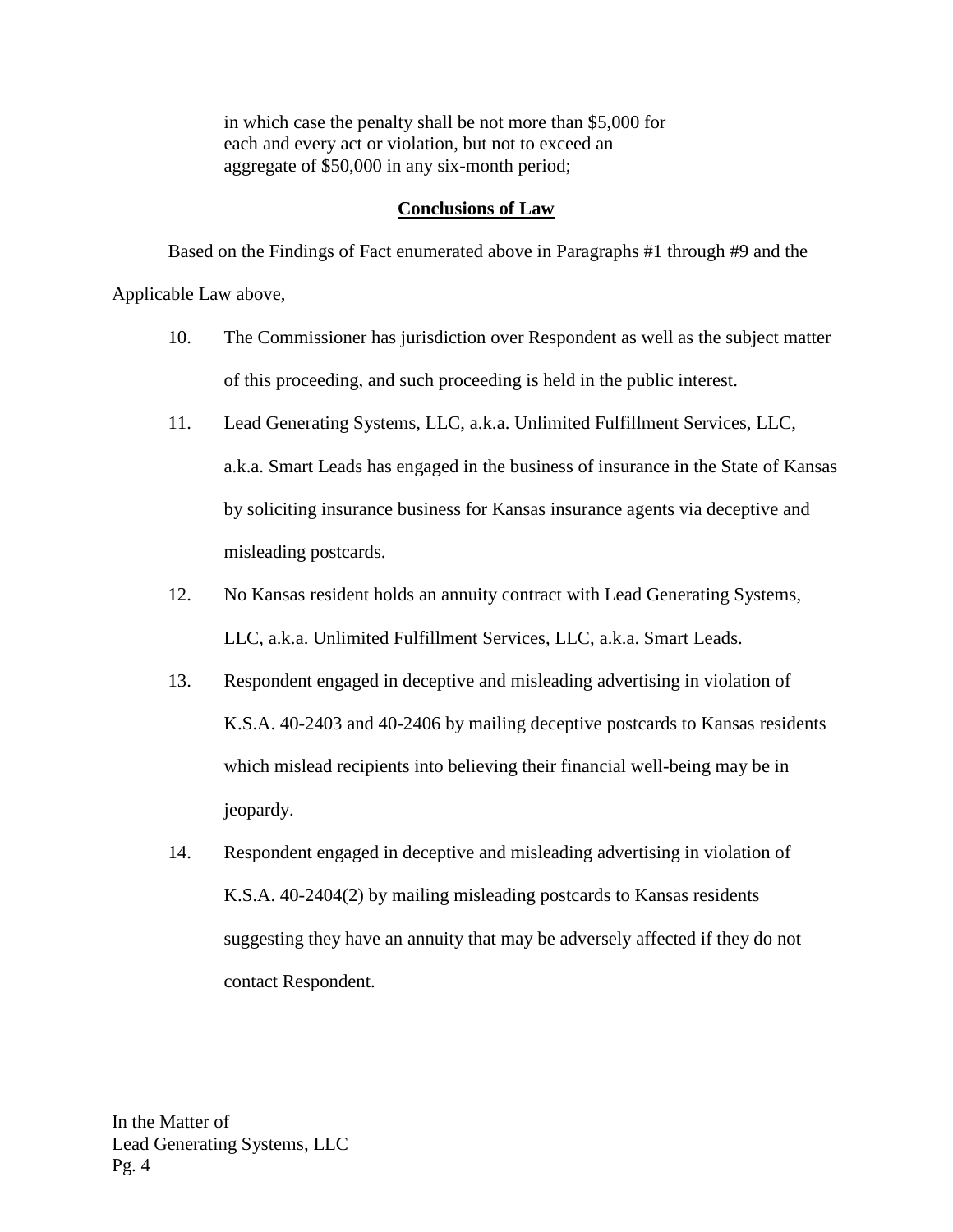- 15. The Commissioner finds that the language in fine print on Respondent's postcards that claims to limit the applicability of the postcards does not remedy the misleading language printed in larger font.
- 16. Lead Generating Services, LLC, a.k.a. Unlimited Fulfillment Services, LLC, a.k.a. Smart Leads, had actual notice of the March 16, 2012, Final Order, the \$4,000 monetary penalty and the Cease and Desist Order.
- 17. Pursuant to K.S.A. 40-2407, when a person knows or should have known they are in violation of the provisions of the Kansas Unfair Trade Practices Act, the penalty shall be not more than \$5,000 for each violation.
- 18. The Commissioner finds that Respondent knew or should have known they were in violation of the Kansas Unfair Trade Practices Act when they mailed postcards to Kansas residents following the March 16, 2012 Final Order.
- 19. The Commissioner finds that Respondent shall pay a monetary penalty of Five Thousand Dollars (\$5,000) in addition to the Four Thousand Dollar (\$4,000) monetary penalty assessed in the March 16, 2012 Final Order, for a combined total of Nine Thousand Dollars (\$9,000), for knowingly violating K.S.A. 40-2403, 40-2404, and 40-2406.
- 20. The Commissioner finds that permitting Respondent to continue mailing deceptive and misleading postcards to Kansas residents would pose an immediate danger to the well-being of Kansans.
- 21. The Commissioner shall retain jurisdiction over this matter to issue any Order(s) deemed necessary and appropriate.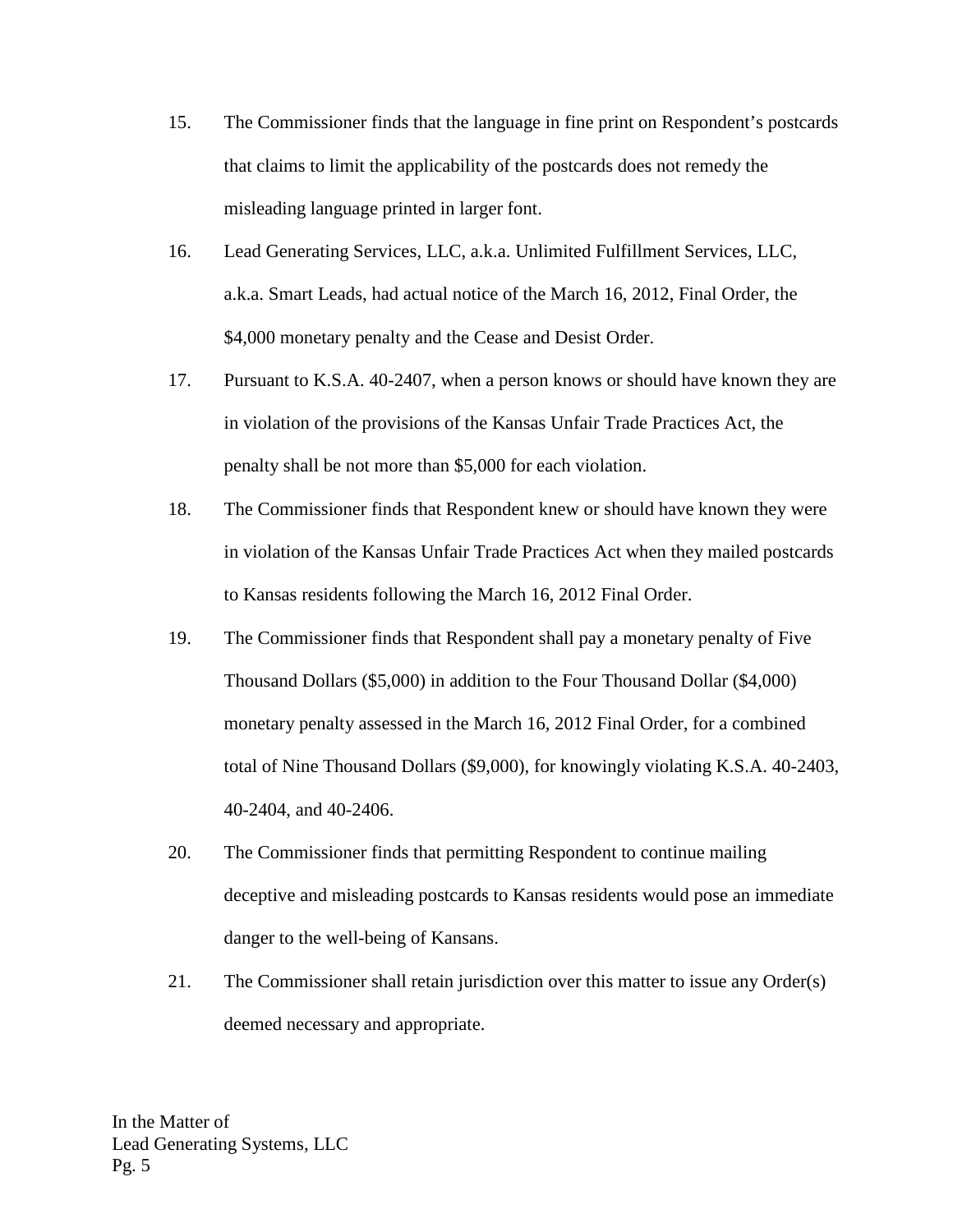#### I**T IS THEREFORE ORDERED BY THE COMMISSIONER OF INSURANCE** that Lead

Generating Services, LLC shall immediately **CEASE AND DESIST** its practice of mailing insurance solicitations of Kansas residents. Lead Generating Systems, LLC is ordered to pay a monetary fine of **FIVE THOUSDAND DOLLARS (\$5,000)** for violations of Kansas law.

## **NOTICE OF RIGHTS**

Lead Generating Services, LLC ("Respondent") is entitled to a hearing pursuant to K.S.A. 77-537, the Kansas Administrative Procedure act. If Respondent desires a hearing, the company must file a written request for a hearing with:

John R. Wine, Jr. General Counsel Kansas Insurance Department 420 S.W.  $9<sup>th</sup>$  Street Topeka, Kansas 66612

This request must be filed within fifteen (15) days from the date of service of this Order. If Respondent requests a hearing, the Kansas Insurance Department will notify the company of the time and place of the hearing and information on the procedures, right of representation, and other rights of parties relating to the conduct of the hearing, before commencement of the same.

If a hearing is not requested in the time and manner stated above, this Summary Order shall become effective as a Final Order upon the expiration of time for requesting a hearing, pursuant to K.S.A. 77-613. In the event Respondent files a petition for judicial review, pursuant to K.S.A. 77-613(e), the agency officer to be served on behalf of the Kansas Insurance

Department is:

John R. Wine, Jr. General Counsel Kansas Insurance Department 420 S.W.  $9<sup>th</sup>$  Street Topeka, Kansas 66612